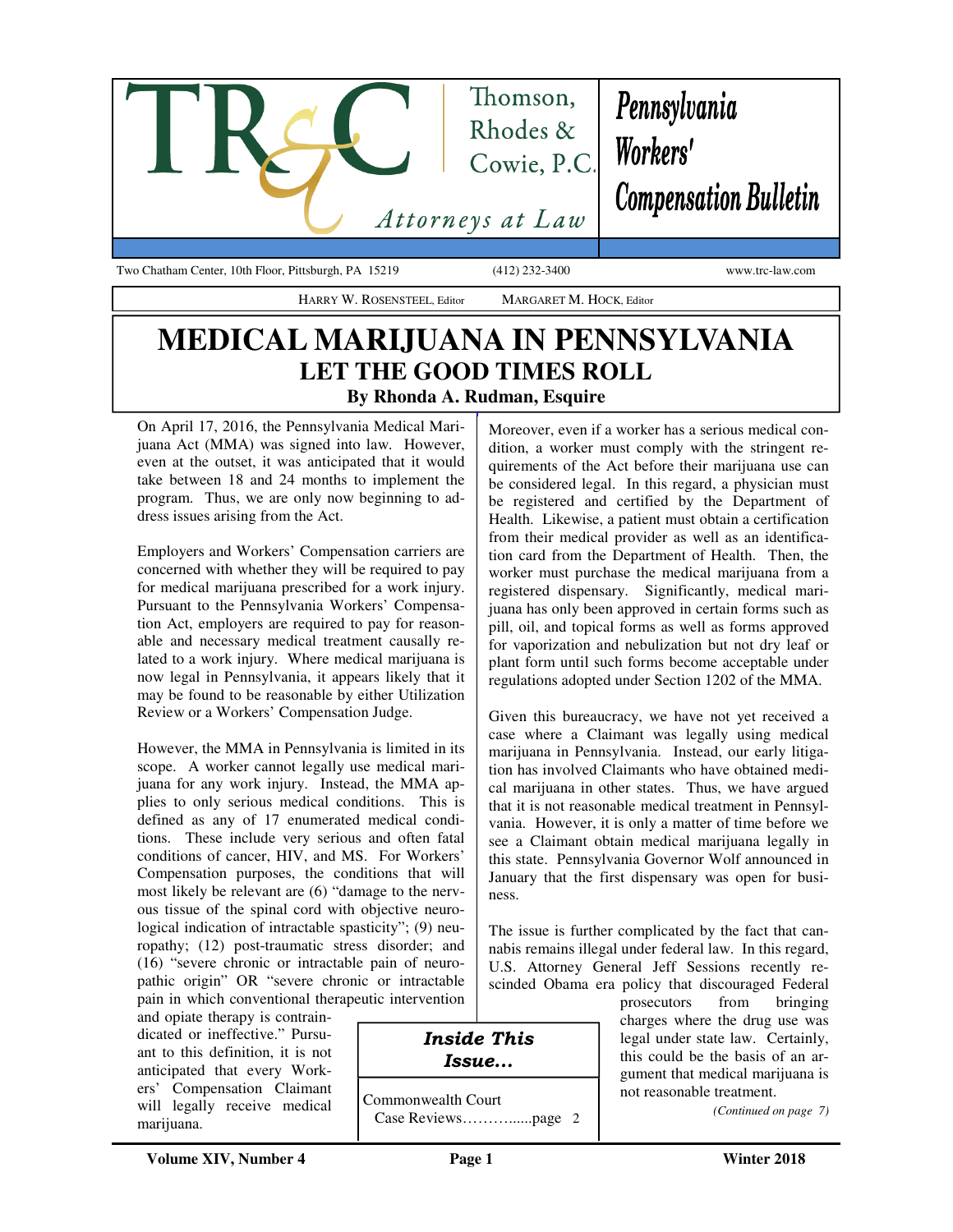# **COMMONWEALTH COURT CASE REVIEWS**

*Carlos Torijano v. Workers' Compensation Appeal Board (In A Flash Plumbing), No. 1686 C.d. 2016, Filed August 30, 2017.* 

**(Suspension—In order to suspend benefits, employer must establish either that work within claimant's restrictions was available or that claimant's loss of earnings was caused by something other than the work injury.)** 

Claimant was employed as a plumber's helper when he sustained an injury on May 30, 2014, which was accepted as a low back strain. He was released to light duty work by his treating physician on July 1, 2014 and to full duty on August 19, 2014, at which time claimant's exam was completely normal.

 Claimant had actually returned to modified duty work on June 11, 2014. He never complained that he was being given work beyond his physical capabilities, but did refuse to comply with his employer's request that he call in before and after jobs so that the employer could make sure that he was getting light duty and keep track of his hours. Claimant's failure to call in led to a reprimand. Claimant was asked to sign a letter confirming the basis for the reprimand, and claimant refused. Thereafter, claimant failed to show up for work.

 Employer filed a suspension petition. The Workers' Compensation Judge credited employer's testimony as to why claimant is not working. Claimant was not fired. The WCJ found that claimant was upset over the reprimand and voluntarily quit. The WCJ concluded that employer met its burden of establishing

that work was available to claimant and that claimant did not return of his own volition. Accordingly, the WCJ granted employer's suspension petition.

 Claimant appealed to the Workers' Compensation Appeal Board, which affirmed.

 Claimant then sought review by the Commonwealth Court, arguing that the WCAB erred in suspending his benefits because employer offered no medical evidence to establish that, as of the date he allegedly quit, he was capable of returning to his preinjury job or that any suitable light duty was available.

 The Court noted that, in order to suspend benefits, the employer must establish *either* that work within the claimant's restrictions was available *or* that the claimant's loss of earnings was caused by something other than the work-related injury. Here, claimant's argument ignores the latter means by which an employer may meet its burden. Where it is established that the claimant's loss of earnings is no longer the result of the workrelated disability, the employer is not required to establish the availability of an alternative job within the claimant's medical restrictions. Pennsylvania Courts have consistently held that an employer does not need to demonstrate that a claimant is physically able to work or that available work has been referred to a claimant where the claimant has voluntarily retired or withdrawn from the workforce.

 The WCJ made factual findings that accommodations for claimant's physical limitations had been made by employer and that claimant had not been requested to exceed those limitations. More significantly, however, is the fact that claimant left his job because of the reprimand. This fact is critical. When a loss of earnings is related to a factor other than the work injury, the claimant's benefits must be suspended.

 The order of the WCAB was affirmed.

*\*\*\*\*\*\*\*\*\*\** 

*Thomas Haslam v. Workers' Compensation Appeal Board (London Grove Communication), No. 1655 C.D. 2016, Filed September 1, 2017.* 

**(Utilization Review—The proper procedure to address the scope of a claimant's acknowledged work injury is a Review Petition, not a Request for Utilization Review.)** 

.

**(Compromise & Release— Where Agreement provides that employer remains responsible for medical expenses relative to acknowledged work injury, employer must present evidence that the challenged treatment was beyond the scope of the Agreement to avoid liability.)** 

Claimant sustained a workrelated injury on February 16, 1998, which was accepted by his employer pursuant to a Notice of Compensation Payable. A Supplemental Agreement was entered into by the parties on January 29, 2001, which modified claimant's benefits given his return to work with a loss of injury. The injury listed on the Supplemental Agreement as "R & L Foot Fracture." Thereafter, in 2008, the parties entered into a Compromise & Release Agreement and settled the indemnity portion of the claim for \$110,000. The Agreement provided that employer would remain liable for medical expenses related to the acknowledged work injury.

 Employer filed a UR request, seeking review from January 6, 2014 and ongoing of "any and all compound medication" provided by Dr. Frank. The UR was assigned to Dr. Drass, who opined that the compound medications were reasonable and necessary expenses related to the acknowledged work injury.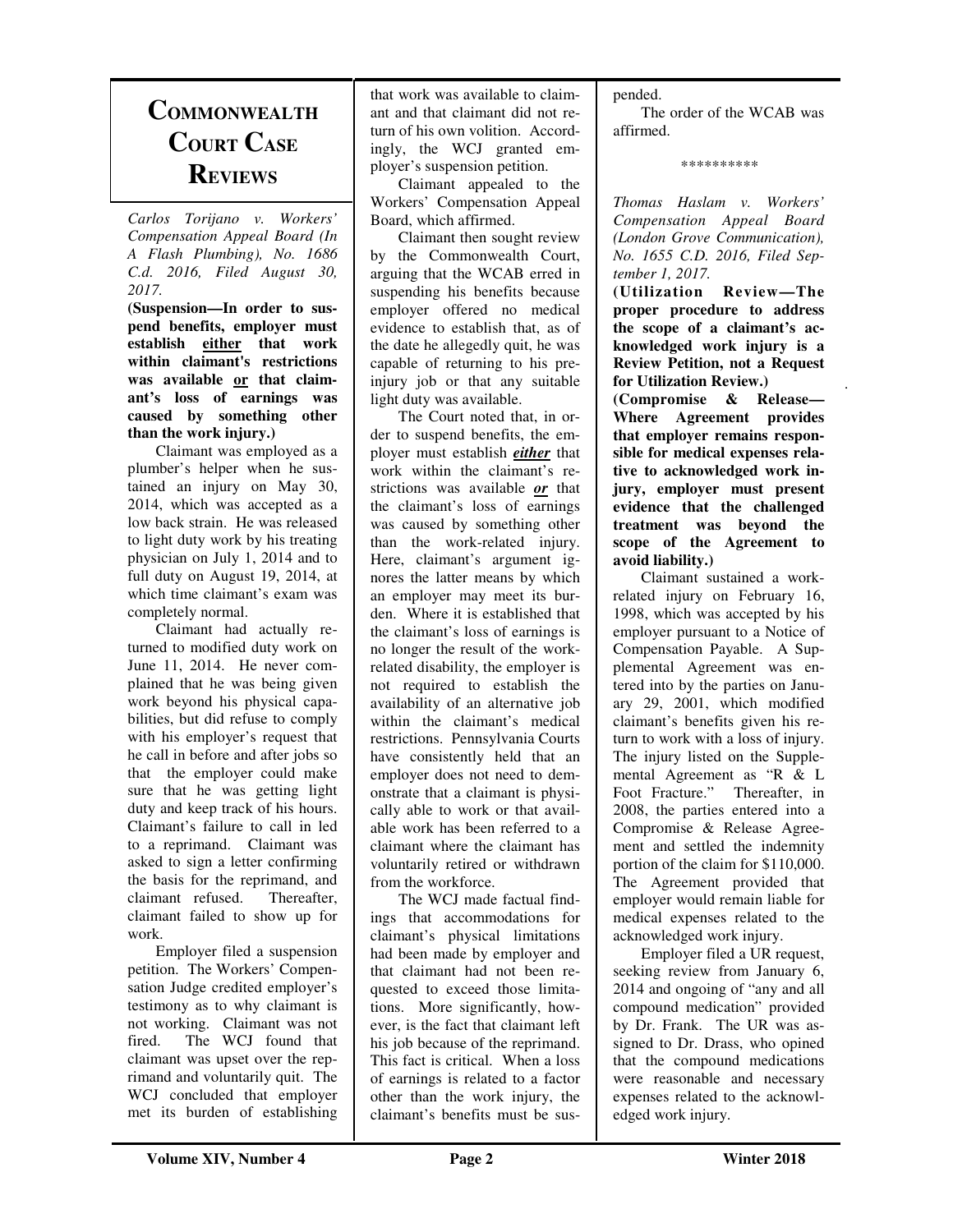Employer then filed a UR Review Petition, challenging the determination of Dr. Drass. Employer argued that the condition for which claimant was being treated by Dr. Frank, i.e., RSD/ CRPS, was not expressly accepted by employer in the Compromise & Release Agreement.

 Shortly thereafter, claimant filed a Review Medical Petition, alleging an incorrect injury description and worsening of his condition. He requested recognition of the RSD/CRPS as being related to his work injury.

 Hearings were held before a Workers' Compensation Judge, at which employer presented the UR report of Dr. Drass. The report noted the diagnosis of Dr. Frank as "neuropathic pain of both feet" and further diagnosed the claimant with "RSD/CRPS of the lower extremities with increasing depression secondary to situational anxiety, low back pain, chronic lower extremity pain." Based on these diagnoses, Dr. Drass deemed the claimant's use of compound antineuropathic cream to be reasonable and necessary.

 Claimant provided a report from Dr. Frank, who also diagnosed the claimant with RSD/ CRPS and opined that the treatment involving the compounded medications is appropriate and necessary.

 The WCJ found the reports of both physicians to be credible and persuasive. The WCJ denied employer's UR Review Petition and granted claimant's Review Medical Petition. Employer appealed to the Workers' Compensation Appeal Board.

 The WCAB determined that the Compromise & Release Agreement precluded claimant from expanding the description of the work injury. The WCAB agreed that employer "remained responsible for all reasonable and necessary medical expenses relative to the acknowledged injuries." However, the WCAB found that claimant's RSD/CRPS diagnosis was not acknowledged by the Compromise & Release Agreement. Thus, it determined that employer was not responsible for the medical expenses relative to the RSD/CRPS diagnosis. Claimant then sought review by the Commonwealth Court.

 The Court noted that employer does not contend that the challenged treatment is not a reasonable and necessary treatment for claimant's pain. Rather, employer argues that should not be liable for treatment for RSD/ CRPS because in the Compromise & Release Agreement employer only accepted responsibility for "fractured right and left feet." The argument failed. The UR process is not the proper method to determine the causation of an injury or condition. The UR process is tailored to the narrow questions of medical necessity and reasonableness, and is not the proper vehicle for an employer to litigate the question of whether a particular injury or condition is within the scope of an injury acknowledged in a Compromise & Release Agreement. The WCAB erred by reversing the WCJ's decision denying employer's UR Petition.

 Claimant argued before the Court that the WCAB erred in two ways: 1) in determining that claimant was precluded from expanding or modifying the description of his injury in the Compromise & Release Agreement, and 2) in determining that claimant's treatment for pain was beyond the scope of the treatment employer agreed to pay for in the Compromise & Release Agreement.

 The Court noted that, once a valid Compromise & Release Agreement is approved, it is final, conclusive and binding on the parties. It may be set aside only upon a clear showing of fraud, deception, duress, mutual mistake or unilateral mistake caused by fault of the opposing

party. Otherwise, the Agreement may not be amended.

 Here, there is no allegation or evidence of fraud, deception, duress or mistake. Thus, there is no basis to set aside or amend the Compromise & Release Agreement. The WCAB was correct in concluding that claimant could not expand or modify the description of injury acknowledged in the Agreement.

 However, the WCAB did err in determining that the treatment at issue was beyond the scope of the Compromise & Release Agreement. The document describes claimant's injury as "various injuries and bodily parts including but not necessarily limited to fractured right and left feet." Employer agreed to pay for all reasonable and necessary medical expenses that are related to the acknowledged work injury. Employer did not agree to pay only for medical treatment of claimant's fractured feet; employer agreed to pay for all reasonable and necessary medical expenses *related* to claimant's fractured feet.

 The Court stated that there is an obvious connection between the claimant's injury and his pain. In order for employer to avoid responsibility for the medical expenses resulting from treatment of the pain in claimant's feet, employer must prove that the treatment is for an injury that is distinct from the acknowledged injury. No such evidence was presented to the WCJ. Employer merely argued that RSD/CRPS is not specifically acknowledged in the Compromise & Release Agreement. This argument, without supporting medical evidence, is insufficient to show that the RSD/CRPS is a distinct injury beyond the scope of the Compromise & Release Agreement.

 Accordingly, the decision of the WCAB was reversed.

\*\*\*\*\*\*\*\*\*\*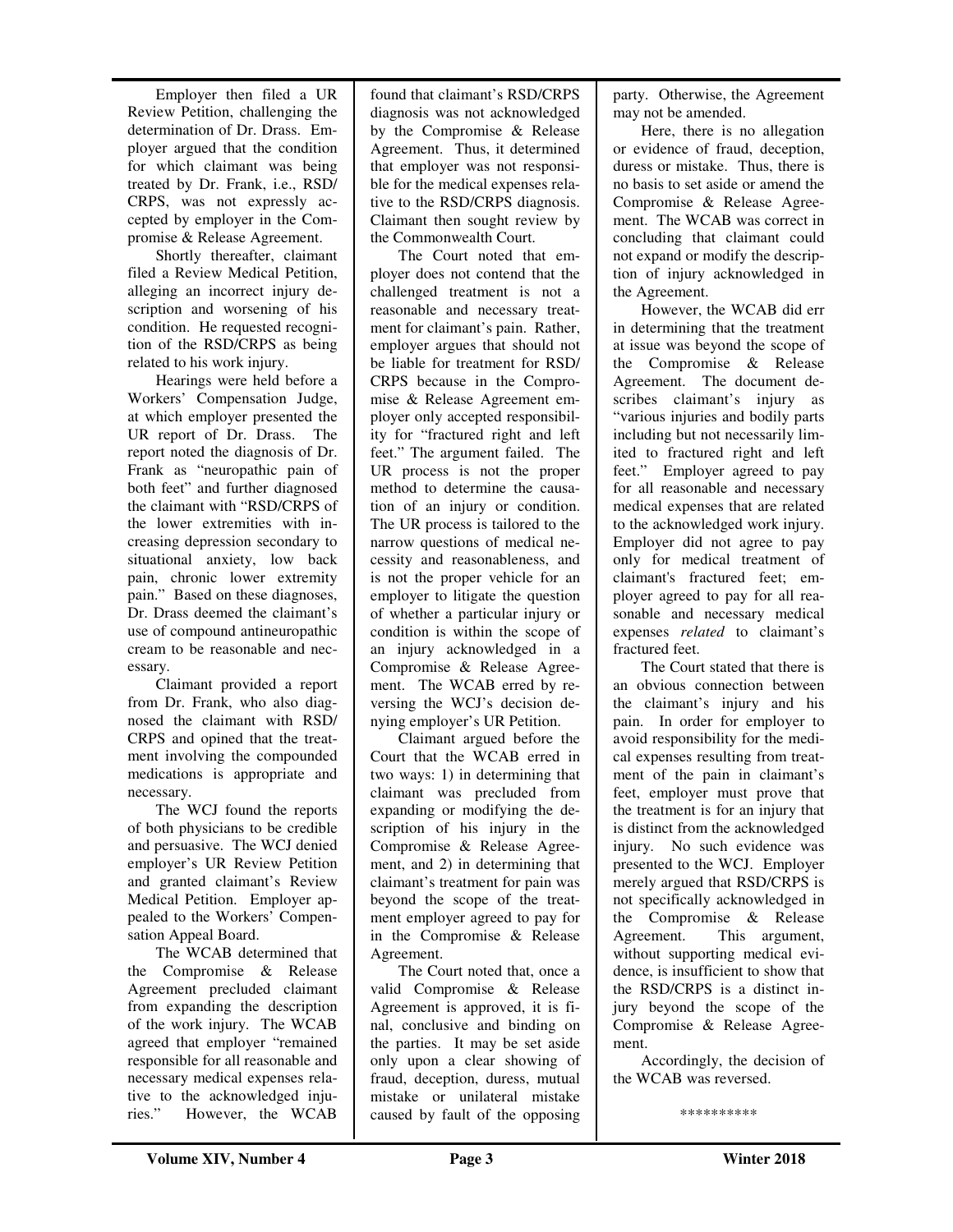*Volpe Tile and Marble, Inc., v. Workers' Compensation Appeal Board (Redelheim), No. 118 C.D. 2017, Filed September 29, 2017.*  **(Supersedeas Fund Reimbursement—Reimbursement from the Fund is contingent upon a determination that compensation was not payable, not that compensation should have been paid by a different carrier.)** 

The claimant suffered a work injury in July 2006 for which Nationwide Insurance (hereinafter "Nationwide") was the responsible insurance carrier. He received benefits until suspended when he returned to work. In December 2007, the claimant sustained a second injury while still with the same employer. At the time of the second injury, Liberty Mutual was the insurance carrier.

 The claimant filed a reinstatement petition against the employer alleging a recurrence of the original injury. Counsel for the employer and Nationwide filed a joinder petition, alleging that claimant sustained a new injury in December 2007, thereby making Liberty Mutual the responsible carrier. In October 2010, the Workers' Compensation Judge found the injury to be a recurrence and charged Nationwide with responsibility for the claimant's benefits.

 Nationwide appealed to the Workers' Compensation Appeal Board and sought supersedeas. Supersedeas was denied and Nationwide paid benefits to the claimant. While the appeal was pending on its merits, the claimant entered into Compromise & Release Agreements with both carriers for all future benefits, but the appeal remained pending as to benefits paid up to the date of the Compromise & Release Agreement. Eventually, the WCAB reversed the WCJ and found that the claimant suffered a new injury in December 2007. Accordingly, Liberty Mutual was ultimately found to be responsible for the benefits paid to claimant (by Nationwide) from December 2007 up to the date of the Compromise & Release Agreement. The case was remanded to the WCJ to determine the AWW and compensation rate payable for the 2007 injury.

 The WCJ simply dismissed the remand petitions as moot given the Compromise & Release Agreements previously approved. No appeal was taken from the WCJ's dismissal. Subsequently. Nationwide filed an Application for Supersedeas Fund Reimbursement for the benefits it paid (and for which it was found not to be responsible) during the period from December 2007 until the date of the Compromise & Release Agreements in 2012. Reimbursement was denied by the WCJ who heard the case and the WCAB affirmed on the basis that Nationwide did not satisfy the criteria for Fund reimbursement since the ultimate decision in the case was that benefits were payable to the claimant (albeit from a different carrier).

 On appeal to the Commonwealth Court, Nationwide argued that it proved that the benefits at issued were "not payable" since it was relieved of liability for the payment and Liberty Mutual resolved any liability it would have had for such payment via the Compromise & Release Agreement. The Court rejected Nationwide's argument, holding that the ultimate decision in this case did NOT extinguish the liability to the claimant for the benefits at issue; it only switched which carrier was responsible. Accordingly, the requirement under Section 443 of the Act that,"*…upon the final outcome of the proceedings, it is determined that such compensation was not, in fact, payable…"* was not met.

 The decision of the WCAB was affirmed.

\*\*\*\*\*\*\*\*\*\*

*Mandeep Rana v. Workers' Compensation Appeal Board (Asha Corporation), No. 1401 C.D. 2016, Filed September 29, 2017.*  **(Course and Scope—An injured worker who is usually a stationary employee may be deemed a traveling employee if asked to work at a different location and, thus, may be entitled to the presumption that he was in the course and scope of employment when his injury occurs en route to that different location.)** 

Claimant worked for the employer as a "manager-intraining." The employer owned three Dunkin' Donut stores in Pennsylvania. The claimant primarily worked in the Wyncote, PA location, but by all testimonial accounts, would also sometimes need to respond to operational issues which arose at one of the other two stores. On November 10, 2010 claimant received a call from the employer at 10 p.m. indicating that a kitchen employee in the Hatfield, PA store fell ill. Claimant had already worked his regular shift that day but he agreed to go and investigate the situation *in lieu* of his employer having to do so. *En route* to the Hatfield store he was involved in an automobile accident which led to his death two days later. On August 14, 2012 claimant's parents filed a fatal claim petition as dependents of the claimant.

Numerous issues and defenses were raised in the case, but the only issue decided in the case dealt with application of the going and coming rule. A WCJ eventually awarded benefits to the claimant's parents, and ordered the payment of indemnity benefits and all medical bills including reimbursement of a large DPW lien. In so doing, the WCJ found that claimant was furthering the affairs of the employer when the accident occurred, and that he was on a special mission for the employer at the time of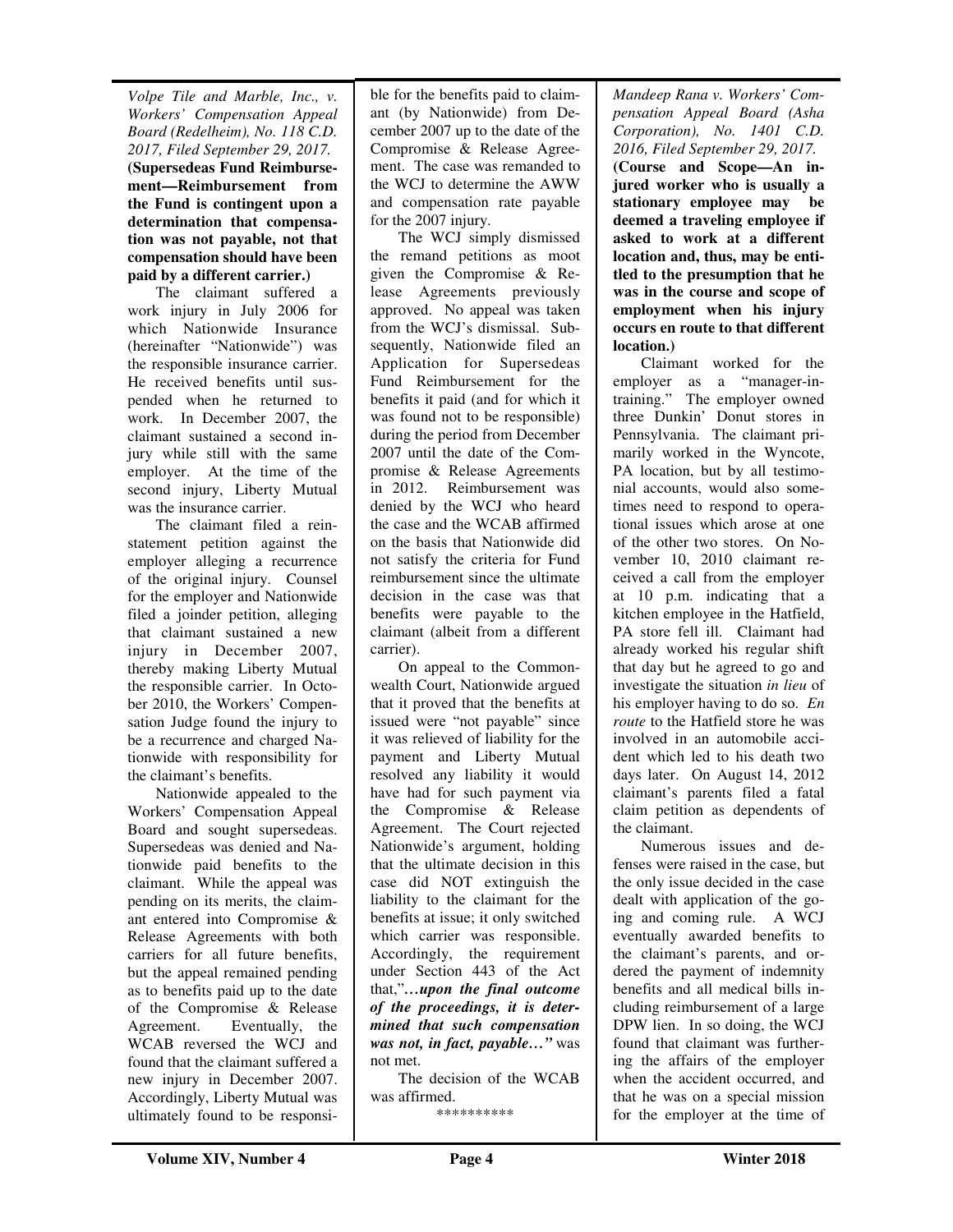his injuries.

The defendant employer appealed to the WCAB raising a laundry list of issues. However, the WCAB dealt only with the going and coming rule issue raised by the employer. The WCAB reversed the decision of the WCJ finding that the claimant was performing his regular job duties when the accident occurred, thus applying the going and coming rule.

The Commonwealth Court reversed the WCAB holding that, while claimant was a stationary employee with regard to his duties at the Wyncote store, he was a traveling employee with regard to any duties he may have at the other two locations, as he was not routinely asked to work in those locations. As a traveling employee the claimant was entitled to the presumption that he was in the course and scope of employment when the injury occurred *en route* to the Hatfield store, and the employer presented no evidence that claimant had strayed from his job duties to rebut that presumption. The Court went on to note that, even if they had found claimant to be a stationary employee, it was clear from the record that he was on a special mission for the employer as he had already completed his own shift that day, and he was going to the Hatfield location *in lieu* of his employer having to make that trip. The Court did remand the case for consideration of a myriad of other issues originally raised by the employer in its appeal to the WCAB.

#### \*\*\*\*\*\*\*\*\*\*

*Laurie Valenta v. Workers' Compensation Appeal Board (Abington Manor Nursing Home and Rehab and Liberty Insurance Company), No. 1302 C.D. 2016, Filed December 7, 2017.* **(Modification—Earning Power Assessment—An employee may present evidence that he**  **or she made efforts to obtain work that formed the basis of the employer's earning power assessment, and the Judge must consider the claimant's evidence as relevant, but the Judge is not necessarily bound by that evidence.)** 

Claimant suffered multiple injuries at work on October 2, 2010 for which she was receiving wage loss and medical benefits. The employer had the claimant examined independently by an orthopedic surgeon (Eugene Chiavacci, M.D.) in October of 2013. Dr Chiavacci released the claimant to full time sedentary work. In January of 2014 the employer engaged a vocational expert (Robert Smith) to perform a labor market survey and an earning power assessment. Upon receipt of Mr. Smith's report, which assigned an earning power of \$320 to \$420 per week to the claimant, the employer filed a modification petition under Section 306(b) of the Act in an effort to reduce claimant's wage loss benefits.

The employer presented the testimony of Dr. Chiavacci and Mr. Smith in support of its petition. In opposition to the petition the claimant presented her own testimony, testimony of her treating doctor (Dean Mozeleski, M.D.) and testimony of her own vocational expert (Carmine Abraham). Dr. Mozeleski opined that the claimant was only capable of part time sedentary work. Ms. Abraham opined that, for various reasons, the six positions upon which Mr. Smith relied to assign an earning power were not vocationally appropriate for the claimant. Finally, claimant testified that she applied, or attempted to apply, to all six positions referred to her by Mr. Smith, and was not offered any of the jobs. She stated that she actually completed an application for two of the jobs but no offer was made. She testified that she repeatedly called for one of the

positions and the line was always busy. For two of the positions she contacted the potential employer only to find out that the jobs were no longer open. For the final position she stated that the contact person she was given was not with the potential employer, and although she left her name and contact information, no one else ever contacted her.

The WCJ found the testimony of Dr. Chiavacci and Mr. Smith to be credible, and rejected the testimony of the claimant and her witnesses as lacking credibility. Based upon the credible evidence of record, the WCJ modified the claimant's wage loss benefits. The WCAB affirmed the decision of the WCJ.

On appeal, the claimant, relying primarily upon the Supreme Court's decision in *Phoenixville Hospital v. WCAB (Shoap)*, argued that her testimony concerning her efforts to apply for the six positions referred by Mr. Smith, and specifically the fact that she was not offered any of the positions, should be sufficient to defeat the employer's petition. The Court went through a thorough analysis of the employer's burden in these cases. The Court noted that the employer must first show that the claimant is physically capable of work at some level, and that the employer has no jobs for which the claimant is qualified. The Court stated that the employer must then demonstrate an earning power by proving that substantial gainful work "exists" in the claimant's usual Pennsylvania employment area, which work is vocationally appropriate for the claimant. The Court found that the employer satisfied that burden through the testimony of Dr. Chiavacci and Mr. Smith. The Court then stated that once the employer satisfies these burdens, the claimant may present evidence under *Phoenixville Hospital* relative to her efforts to obtain the referred work. If the claimant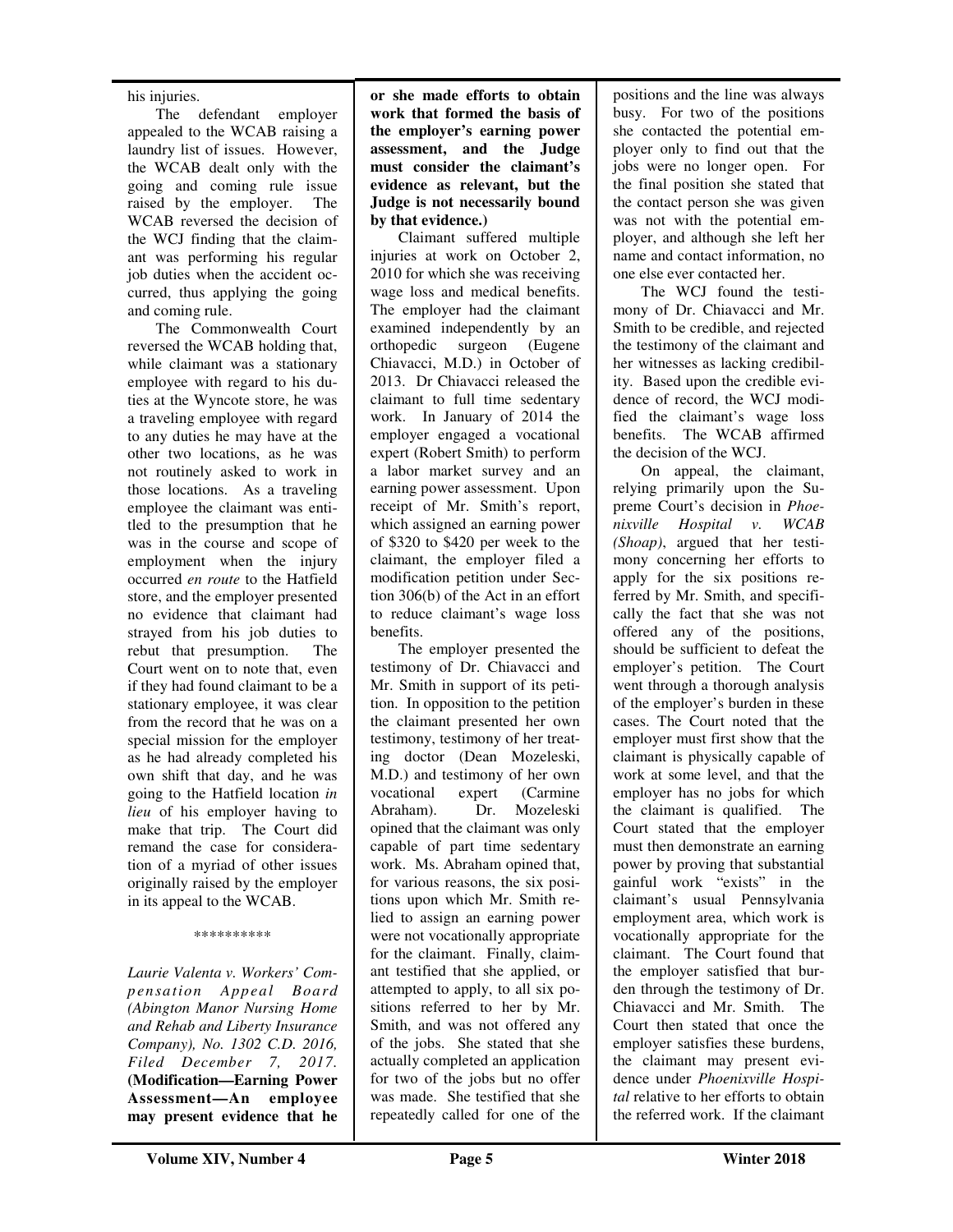can show that she made a reasonable effort to apply and the jobs located by the vocational expert were not actually open, then that evidence is relevant and must be considered by the WCJ. However, the Court noted that while the claimant's testimony concerning her efforts to obtain the referred jobs is relevant, it is not dispositive. In other words, the WCJ must consider the evidence, but he is not thereby bound to deny the petition. The WCJ may reject that evidence as lacking credibility as he did in this case.

#### \*\*\*\*\*\*\*\*\*\*

*Gerard Grimm, on behalf of Katherine A. Grimm, Deceased v. Workers' Compensation Appeal board (Federal Express Corporation), No. 1982 C.D. 2016, Filed January 4, 2018.* 

**(Fatal Claim Petition—Section 307 of the Act provides that no compensation shall be payable to a widower unless he was living with his deceased spouse at the time of her death or was then dependent upon her.)** 

Katherine Grimm was an employee of Federal Express who died on February 2, 2012 as a result of a heart attack suffered while delivering packages for the employer. At the time of her death, Mrs. Grimm was married with three children, but legally separated from her husband (hereinafter referred to as "claimant"). The couple separated in August or September of 2010 at which time Mrs. Grimm filed for divorce. The divorce was not final, but the couple lived in separate residences from the time of the separation up to Mrs. Grimm's death. The evidence of record showed that the only support the claimant received from his deceased wife at the time of her death was health insurance, which the decedent maintained for the entire family through the employer. Claimant rented his own townhouse and paid all of

his other living expenses himself. The evidence also demonstrated that the claimant actually paid for most of the children's expenses, as well as utilities for the marital residence. The couple did file joint tax returns as that tax status benefited both parties.

The claimant filed a fatal claim petition seeking widower's benefits from the employer. By Agreement for Compensation, the employer did agree to pay benefits for the children until they were out of college, as well as funeral expenses of up to \$3,000.00. However, the issue of benefits for the claimant was put before the WCJ. Upon collecting the evidence, the WCJ denied benefits to the claimant noting that Section 307(7) of the Act states that: "[n]o compensation shall be payable under this section to a widow[er], unless he was living with his deceased [spouse] at the time of [her] death, or was then actually dependent upon [her] and receiving from [her] a substantial portion of [his] support." The WCJ noted that the couple was living apart from one another when the decedent died, at that the only support decedent lent to claimant was health insurance, which the WCJ found did not rise to the level of "a substantial portion of his support." The WCAB affirmed that decision.

The claimant appealed the decisions of the WCJ and WCAB. In his appeal, the claimant raised three arguments. First, the claimant argued that the WCJ should have found (given the remedial purposes of the Act) that the couple were still living together for purposes of the Act, since they were not legally divorced, still filed joint tax returns and still jointly owned the marital residence. This finding would afford claimant with the presumption of dependency. The Court rejected that argument noting that the totality of the circumstances here revealed that the couple was

no longer in a marital relationship since the decedent had filed for divorce, opened her own bank account and continuously lived in a separate residence after the separation. Next claimant argued that he was actually dependent upon the claimant since she provided health insurance for him as well as the children. Claimant contended that he could not obtain the same quality of health insurance without the decedent, and that this expense constituted 25% of the family's overall monthly expenses. The Court rejected the claimant's argument noting that the WCJ considered this evidence but found that the health coverage did not rise to the level of substantial support. Indeed, the WCJ found that claimant lent more support to decedent than the she did to him, and the WCJ was the finder of fact. Accordingly, the Court found that substantial evidence supported the WCJ's finding, and even though there was contrary evidence, that was all that was required. Finally, claimant argued that the joint tax returns (which were in evidence) demonstrated that the total contribution of the decedent to the family income was roughly 25% to 40% when the health insurance and her earnings were taken into account. He argued that in prior cases, support as minor as money for food and cigarettes was found to constitute substantial support. However, the Court noted that the issue was whether claimant was dependent upon decedent, and could not be based merely upon that type of calculation. The Court noted that in this case the evidence actually demonstrated that claimant lent more support to decedent than he lent to her.

\*\*\*\*\*\*\*\*\*\*

*Dennis Smith v. Workers' Compensation Appeal Board (Supervalu Holdings PA, LLC),*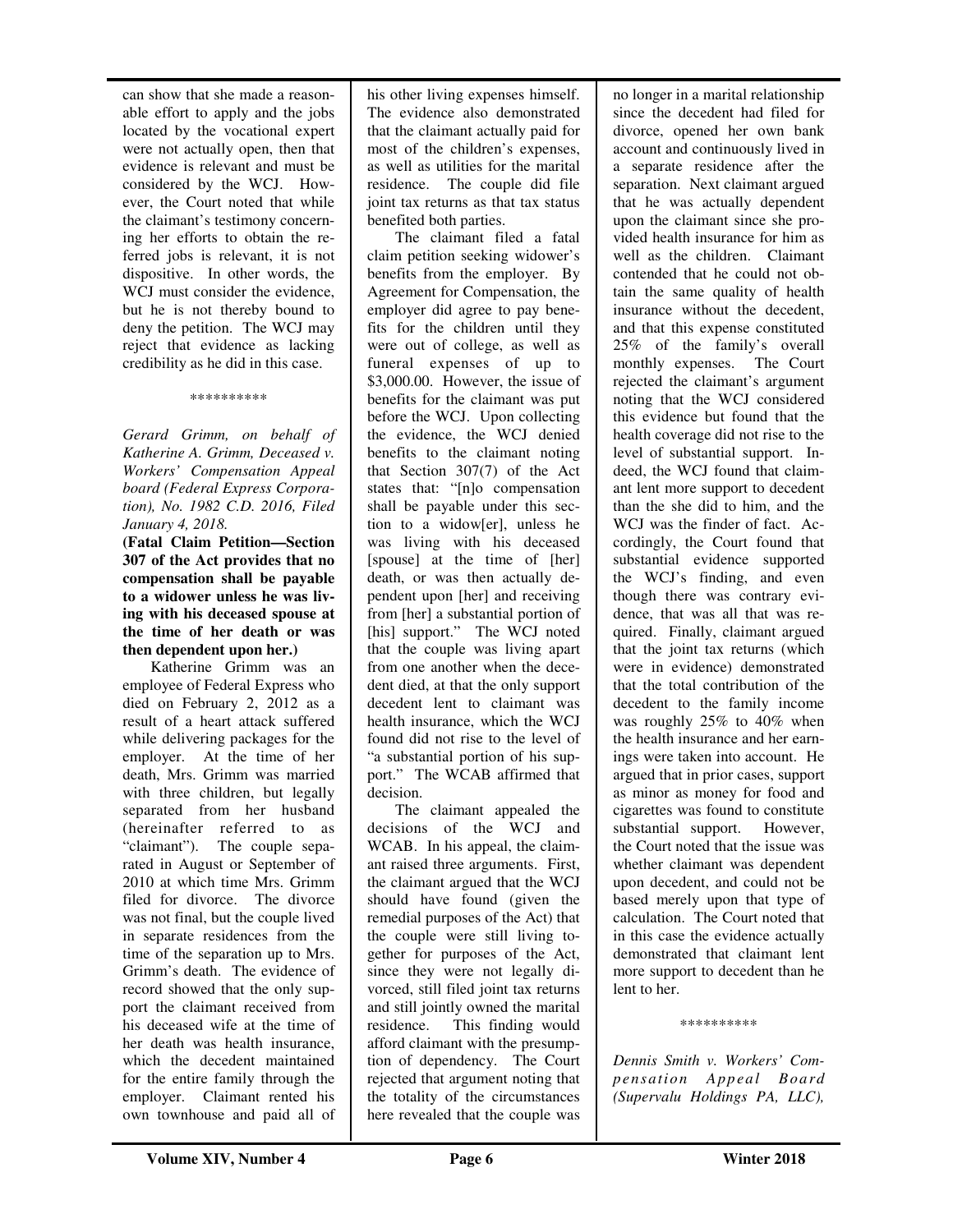#### *(Continued from page 1) Medical Marijuana*

The other issue to consider is whether medical marijuana provides a more cost effective alternative to expensive narcotics and/ or compound creams. Certainly, we are all cognizant of the opioid epidemic. Accordingly, many in Pennsylvania are optimistic that medical marijuana may provide a safer and more cost effective treatment alternative to opioids.



*No. 796 C.D. 2016, Filed January 5, 2018.* 

**(Modification of benefits based upon earning power under §306(b)(2) – Employer bears the burden of producing evidence of available work which "exists"; Claimant may offer evidence of his or her attempts to obtain the jobs identified in the earning power assessment.)** 

The claimant sustained an injury to his head and neck at work in February 2011. The claim was accepted via an NCP as a cervical sprain/strain. In November 2013 the employer filed a Petition to Modify benefits based upon an earning power  $evaluation.<sup>1</sup>$  After conducting hearings and gathering the evidence, the WCJ assigned to the case modified the claimant's benefits, relying upon the testimony of the treating physician and the vocational counselor (Nikki Davies) who prepared the earning power evaluation. Benefits were modified using an average of the potential earnings for the five jobs located by Ms. Davies. The five positions located were: Dispatcher at St. Moritz Security Services; alarm dispatcher at Vector Security; dispatcher at AAA; and two security guard positions with Am-Guard.

In his decision the WCJ held that claimant had made application for the five jobs located by Ms. Davies, and was even interviewed for two of the jobs. He found that there was no evidence of record to show that the jobs were not still available when claimant applied. The W.C.A.B. affirmed the decision of the WCJ.

During the course of the litigation claimant testified that he had made attempts to apply for each of the five positions located by Ms. Davies. For the job as a dispatcher at St. Moritz Security Services, the claimant stated that he submitted a resume on line but was never contacted by that employer. Claimant stated that he submitted a resume to Vector Security but was never contacted. Claimant testified that he spoke to a woman at AAA and submitted a resume per her instructions, but again was never contacted thereafter. With regard to the security guard positions at Am-Guard, claimant testified that he completed an application and was actually interviewed. However, the interview did not lead to a job offer. The claimant also offered testimony that the five positions located were outside of his vocational abilities for various reasons such as lack of keyboarding skills and lack of prior experience at the type of work described.

On appeal to the Commonwealth Court claimant made two arguments in support of a reversal. First, claimant argued that the evidence offered by the employer did not satisfy its burden of proof for a modification of benefits, as claimant testified that he never worked in the type of jobs located and Ms. Davies was relying solely upon her transferrable skills analysis. Claimant also noted that he had also applied for other jobs on his own (apart from the five located by Ms. Davies) and was not of-

fered any positions, further demonstrating that he had no earning power. The Commonwealth Court rejected this argument noting that it was essentially a substantial evidence argument, and there was substantial evidence of record which the WCJ credited and upon which the WCJ relied.

The second argument raised by claimant was based upon the Supreme Court's decision in *Phoenixville Hospital v. W.C.A.B. (Shoap)*, 81 A.3d 830 (Pa. 2013). Under the *Phoenixville* case the Supreme Court held that the jobs upon which an earning power is based must be available to the claimant for a reasonable period after they are located so as to afford claimant the chance to apply and perhaps obtain the employment. In that case, the Supreme Court noted that evidence from the claimant that he timely applied but was told no job existed was relevant to the issue of whether the jobs located actually "existed." He argued that the WCJ and Board improperly shifted the burden of proof to him in this case by requiring him to show that the jobs were *not* available when he applied (as opposed to requiring the employer to show that they were still available). The Court rejected the claimant's argument citing to their recent decision in *Valenta v W.C.A.B. (Abington Manor)*, No. 1302 C.D. 2016, filed 12/7/2017). The Court stated that while a claimant is free to offer evidence of his/her attempts to obtain the jobs referred to in an earning power evaluation, that evidence may be used against her/him in the overall evaluation of the case. Here the evidence showed that for at least two of the jobs the claimant was interviewed, which the Court felt was evidence that those two jobs were still open when claimant applied. The Court then modified the Decision of the WCJ basing the modification *only* upon the two jobs for which claimant was interviewed.